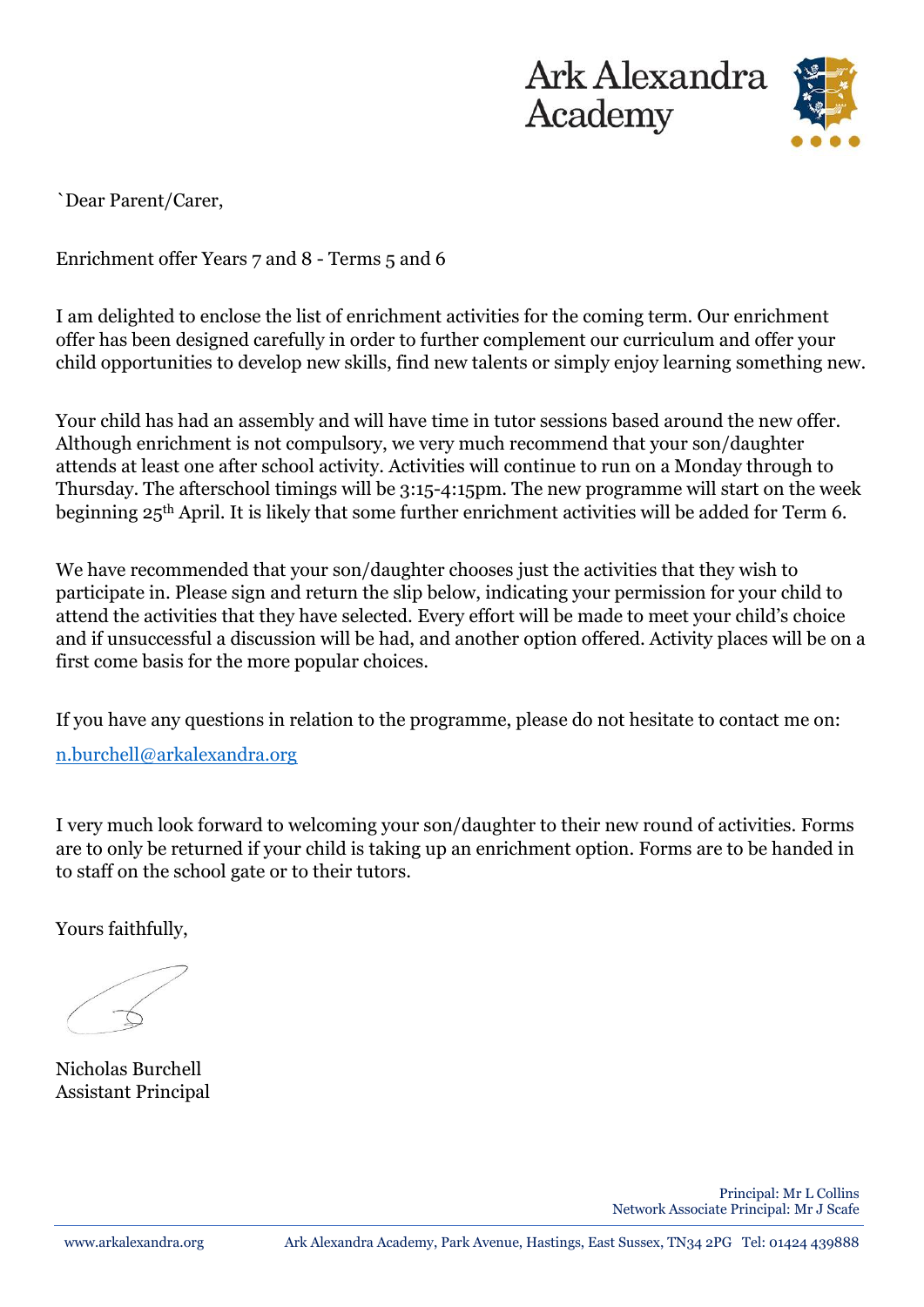

## **Please hand this form into staff on the gate in the morning or your tutor.**

I …………………………………………………………..confirm that I am happy for my child to attend the above activities.

Date: ………………………………………..

Please select from the following options:

| <b>Activity</b>                | <b>Staff</b> | <b>Location</b>           | When?            |
|--------------------------------|--------------|---------------------------|------------------|
| <b>AQUA</b>                    | JWE/LWR      | MR <sub>2</sub>           | Tuesday Break 2  |
| <b>Athletics</b>               | PE Dept      | Field                     | Wednesday        |
| <b>Boys Cricket</b>            | <b>LMC</b>   | Field                     | Thursday         |
| Brazilian Jui Jitsu            | External     | Dance Studio              | Tuesday          |
| Charity Club                   | <b>AGA</b>   | HW31                      | Thursday Break 1 |
| Choir Club                     | <b>ETH</b>   | MR1                       | Tuesday          |
| Dance                          | <b>EVA</b>   | Dance Studio              | Wednesday        |
| Debating                       | <b>CAL</b>   | HW <sub>42</sub>          | Tuesday          |
| Drama                          | <b>CSP</b>   | Drama Studio              | Monday           |
| Drumming                       | External     | MR <sub>1</sub>           | Monday           |
| Football (Year 7)              | <b>ENU</b>   | Field                     | Monday           |
| Gardening Club                 | <b>SGR</b>   | <b>Back</b><br>Playground | Wednesday        |
| Girls Cricket - Chance 2 Shine | External     | Sports Hall               | Tuesday          |
| Guitar                         | External     | MR <sub>2</sub>           | Monday           |